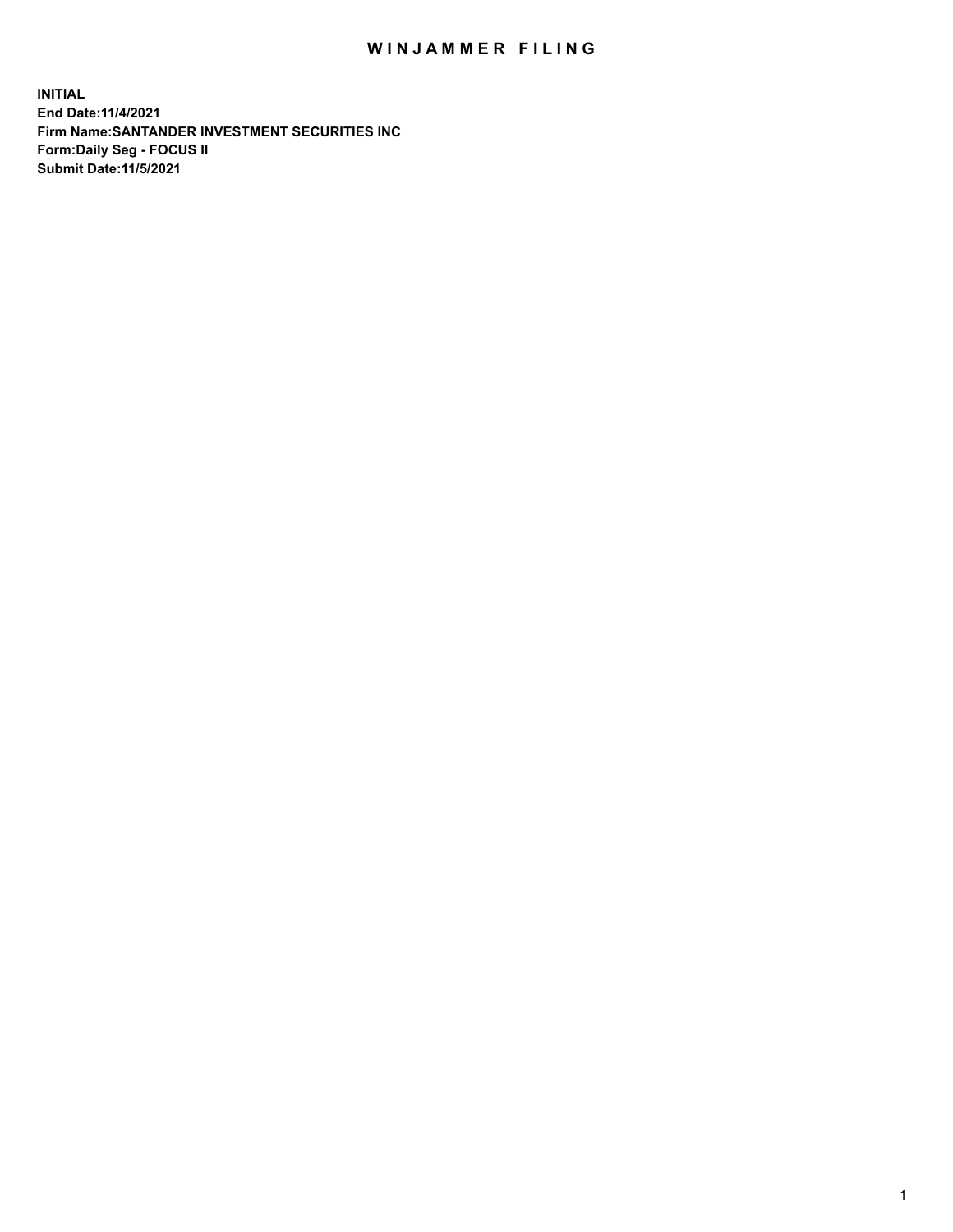**INITIAL End Date:11/4/2021 Firm Name:SANTANDER INVESTMENT SECURITIES INC Form:Daily Seg - FOCUS II Submit Date:11/5/2021 Daily Segregation - Cover Page**

| Name of Company                                                                   | <b>SANTANDER INVESTMENT</b>                |
|-----------------------------------------------------------------------------------|--------------------------------------------|
| <b>Contact Name</b>                                                               | <b>SECURITIES INC</b><br><b>Richard Ro</b> |
| <b>Contact Phone Number</b>                                                       | (212) 350-3662                             |
| <b>Contact Email Address</b>                                                      | richard.ro@santander.us                    |
| FCM's Customer Segregated Funds Residual Interest Target (choose one):            |                                            |
| a. Minimum dollar amount: ; or                                                    | 70,000,000                                 |
| b. Minimum percentage of customer segregated funds required:% ; or                | <u>0</u>                                   |
| c. Dollar amount range between: and; or                                           | 00                                         |
| d. Percentage range of customer segregated funds required between:% and%.         | 0 <sub>0</sub>                             |
| FCM's Customer Secured Amount Funds Residual Interest Target (choose one):        |                                            |
| a. Minimum dollar amount: ; or                                                    | $\frac{0}{0}$                              |
| b. Minimum percentage of customer secured funds required:%; or                    |                                            |
| c. Dollar amount range between: and; or                                           | 0 <sub>0</sub>                             |
| d. Percentage range of customer secured funds required between:% and%.            | 0 <sub>0</sub>                             |
| FCM's Cleared Swaps Customer Collateral Residual Interest Target (choose one):    |                                            |
| a. Minimum dollar amount: ; or                                                    | $\frac{0}{0}$                              |
| b. Minimum percentage of cleared swaps customer collateral required:% ; or        |                                            |
| c. Dollar amount range between: and; or                                           | 00                                         |
| d. Percentage range of cleared swaps customer collateral required between:% and%. | 00                                         |

Attach supporting documents CH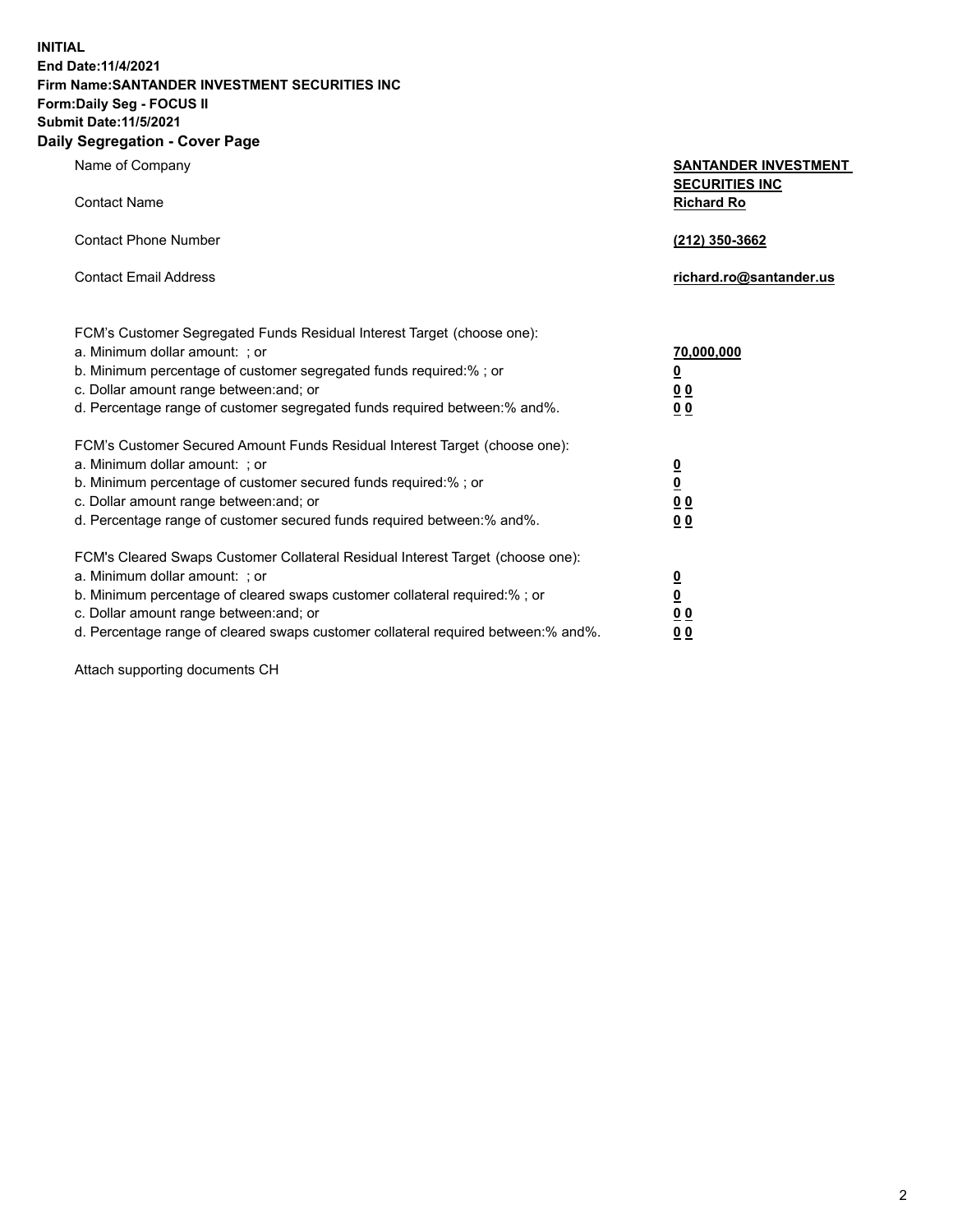## **INITIAL End Date:11/4/2021 Firm Name:SANTANDER INVESTMENT SECURITIES INC Form:Daily Seg - FOCUS II Submit Date:11/5/2021 Daily Segregation - Secured Amounts**

|            | Foreign Futures and Foreign Options Secured Amounts                                         |                   |
|------------|---------------------------------------------------------------------------------------------|-------------------|
|            | Amount required to be set aside pursuant to law, rule or regulation of a foreign            | $0$ [7305]        |
|            | government or a rule of a self-regulatory organization authorized thereunder                |                   |
| 1.         | Net ledger balance - Foreign Futures and Foreign Option Trading - All Customers             |                   |
|            | A. Cash                                                                                     | $0$ [7315]        |
|            | B. Securities (at market)                                                                   | $0$ [7317]        |
| 2.         | Net unrealized profit (loss) in open futures contracts traded on a foreign board of trade   | $0$ [7325]        |
| 3.         | Exchange traded options                                                                     |                   |
|            | a. Market value of open option contracts purchased on a foreign board of trade              | $0$ [7335]        |
|            | b. Market value of open contracts granted (sold) on a foreign board of trade                | $0$ [7337]        |
| 4.         | Net equity (deficit) (add lines 1. 2. and 3.)                                               | $0$ [7345]        |
| 5.         | Account liquidating to a deficit and account with a debit balances - gross amount           | $0$ [7351]        |
|            | Less: amount offset by customer owned securities                                            | 0 [7352] 0 [7354] |
| 6.         | Amount required to be set aside as the secured amount - Net Liquidating Equity              | $0$ [7355]        |
|            | Method (add lines 4 and 5)                                                                  |                   |
| 7.         | Greater of amount required to be set aside pursuant to foreign jurisdiction (above) or line | $0$ [7360]        |
|            | 6.                                                                                          |                   |
|            | FUNDS DEPOSITED IN SEPARATE REGULATION 30.7 ACCOUNTS                                        |                   |
| 1.         | Cash in banks                                                                               |                   |
|            | A. Banks located in the United States                                                       | $0$ [7500]        |
|            | B. Other banks qualified under Regulation 30.7                                              | 0 [7520] 0 [7530] |
| 2.         | <b>Securities</b>                                                                           |                   |
|            | A. In safekeeping with banks located in the United States                                   | $0$ [7540]        |
|            | B. In safekeeping with other banks qualified under Regulation 30.7                          | 0 [7560] 0 [7570] |
| 3.         | Equities with registered futures commission merchants                                       |                   |
|            | A. Cash                                                                                     | $0$ [7580]        |
|            | <b>B.</b> Securities                                                                        | $0$ [7590]        |
|            | C. Unrealized gain (loss) on open futures contracts                                         | $0$ [7600]        |
|            | D. Value of long option contracts                                                           | $0$ [7610]        |
|            | E. Value of short option contracts                                                          | 0 [7615] 0 [7620] |
| 4.         | Amounts held by clearing organizations of foreign boards of trade                           |                   |
|            | A. Cash                                                                                     | $0$ [7640]        |
|            | <b>B.</b> Securities                                                                        | $0$ [7650]        |
|            | C. Amount due to (from) clearing organization - daily variation                             | $0$ [7660]        |
|            | D. Value of long option contracts                                                           | $0$ [7670]        |
|            | E. Value of short option contracts                                                          | 0 [7675] 0 [7680] |
| 5.         | Amounts held by members of foreign boards of trade                                          |                   |
|            | A. Cash                                                                                     | $0$ [7700]        |
|            | <b>B.</b> Securities                                                                        | $0$ [7710]        |
|            | C. Unrealized gain (loss) on open futures contracts                                         | $0$ [7720]        |
|            | D. Value of long option contracts                                                           | $0$ [7730]        |
|            | E. Value of short option contracts                                                          | 0 [7735] 0 [7740] |
| 6.         | Amounts with other depositories designated by a foreign board of trade                      | $0$ [7760]        |
| 7.         | Segregated funds on hand                                                                    | $0$ [7765]        |
| 8.         | Total funds in separate section 30.7 accounts                                               | $0$ [7770]        |
| 9.         | Excess (deficiency) Set Aside for Secured Amount (subtract line 7 Secured Statement         | $0$ [7380]        |
|            | Page 1 from Line 8)                                                                         |                   |
| 10.<br>11. | Management Target Amount for Excess funds in separate section 30.7 accounts                 | $0$ [7780]        |
|            | Excess (deficiency) funds in separate 30.7 accounts over (under) Management Target          | $0$ [7785]        |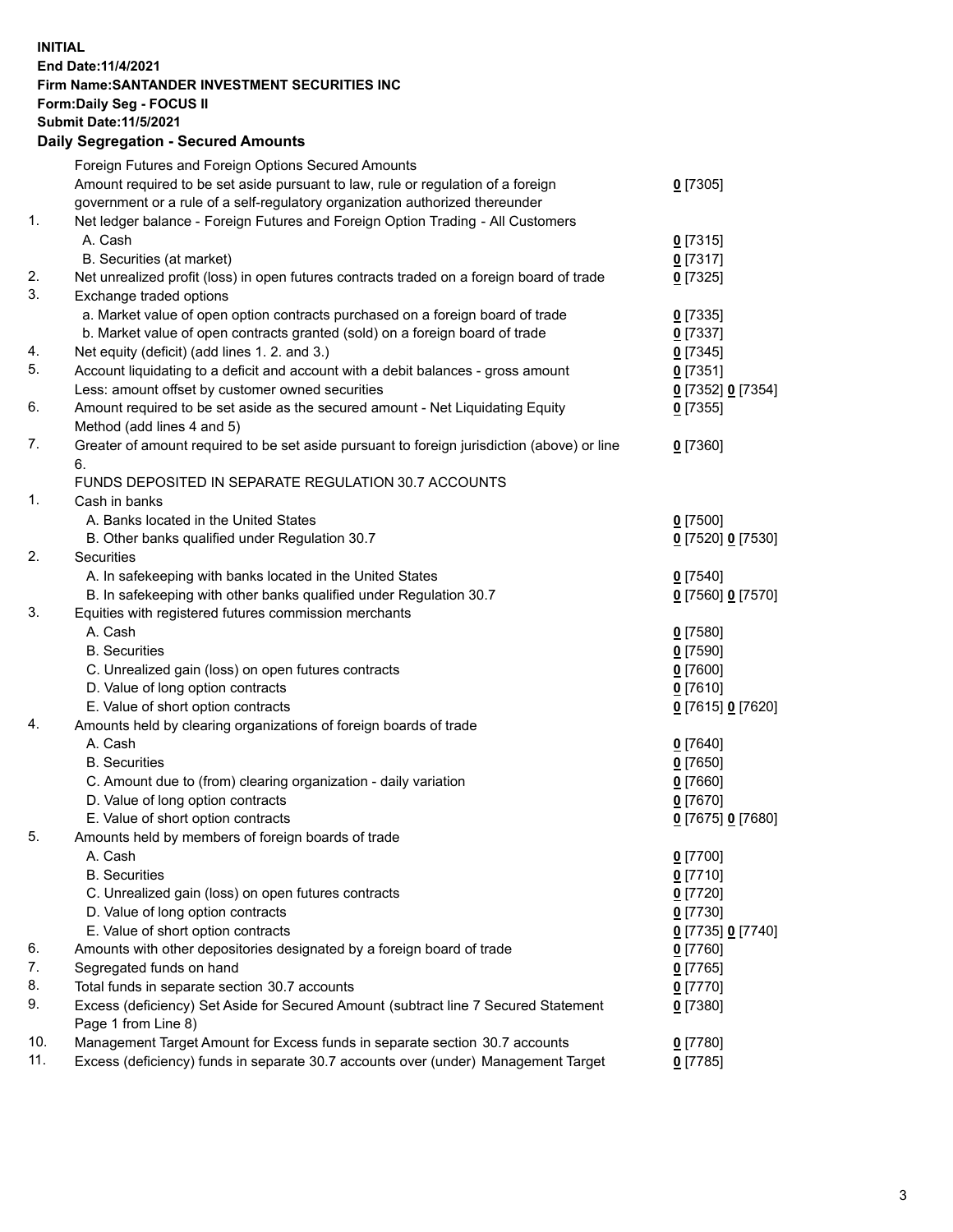| <b>INITIAL</b> |                                                                                     |                          |
|----------------|-------------------------------------------------------------------------------------|--------------------------|
|                | End Date: 11/4/2021                                                                 |                          |
|                | Firm Name: SANTANDER INVESTMENT SECURITIES INC                                      |                          |
|                | Form: Daily Seg - FOCUS II                                                          |                          |
|                | <b>Submit Date: 11/5/2021</b>                                                       |                          |
|                | Daily Segregation - Segregation Statement                                           |                          |
|                | SEGREGATION REQUIREMENTS(Section 4d(2) of the CEAct)                                |                          |
| 1.             | Net ledger balance                                                                  |                          |
|                | A. Cash                                                                             | 1,861,639,519 [7010]     |
|                | B. Securities (at market)                                                           | $0$ [7020]               |
| 2.             | Net unrealized profit (loss) in open futures contracts traded on a contract market  | 190,057,025 [7030]       |
| 3.             | Exchange traded options                                                             |                          |
|                | A. Add market value of open option contracts purchased on a contract market         | 33,802,135 [7032]        |
|                | B. Deduct market value of open option contracts granted (sold) on a contract market | -31,242,617 [7033]       |
| 4.             | Net equity (deficit) (add lines 1, 2 and 3)                                         | 2,054,256,062 [7040]     |
| 5.             | Accounts liquidating to a deficit and accounts with                                 |                          |
|                | debit balances - gross amount                                                       | $0$ [7045]               |
|                | Less: amount offset by customer securities                                          | $0$ [7047] $0$ [7050]    |
| 6.             | Amount required to be segregated (add lines 4 and 5)                                | 2,054,256,062 [7060]     |
|                | FUNDS IN SEGREGATED ACCOUNTS                                                        |                          |
| 7.             | Deposited in segregated funds bank accounts                                         |                          |
|                | A. Cash                                                                             | 186,940,061 [7070]       |
|                | B. Securities representing investments of customers' funds (at market)              | $0$ [7080]               |
|                | C. Securities held for particular customers or option customers in lieu of cash (at | $0$ [7090]               |
|                | market)                                                                             |                          |
| 8.             | Margins on deposit with derivatives clearing organizations of contract markets      |                          |
|                | A. Cash                                                                             | 1,913,860,775 [7100]     |
|                | B. Securities representing investments of customers' funds (at market)              | $0$ [7110]               |
|                | C. Securities held for particular customers or option customers in lieu of cash (at | $0$ [7120]               |
|                | market)                                                                             |                          |
| 9.             | Net settlement from (to) derivatives clearing organizations of contract markets     | 22,198,126 [7130]        |
| 10.            | Exchange traded options                                                             |                          |
|                | A. Value of open long option contracts                                              | 33,802,135 [7132]        |
| 11.            | B. Value of open short option contracts<br>Net equities with other FCMs             | -31,242,617 [7133]       |
|                | A. Net liquidating equity                                                           |                          |
|                | B. Securities representing investments of customers' funds (at market)              | $0$ [7140]<br>$0$ [7160] |
|                | C. Securities held for particular customers or option customers in lieu of cash (at | $0$ [7170]               |
|                | market)                                                                             |                          |
| 12.            | Segregated funds on hand                                                            | $0$ [7150]               |
| 13.            | Total amount in segregation (add lines 7 through 12)                                | 2,125,558,480 [7180]     |
| 14.            | Excess (deficiency) funds in segregation (subtract line 6 from line 13)             | 71,302,418 [7190]        |
| 15.            | Management Target Amount for Excess funds in segregation                            | 70,000,000 [7194]        |
| 16.            | Excess (deficiency) funds in segregation over (under) Management Target Amount      | 1,302,418 [7198]         |
|                | <b>Excess</b>                                                                       |                          |